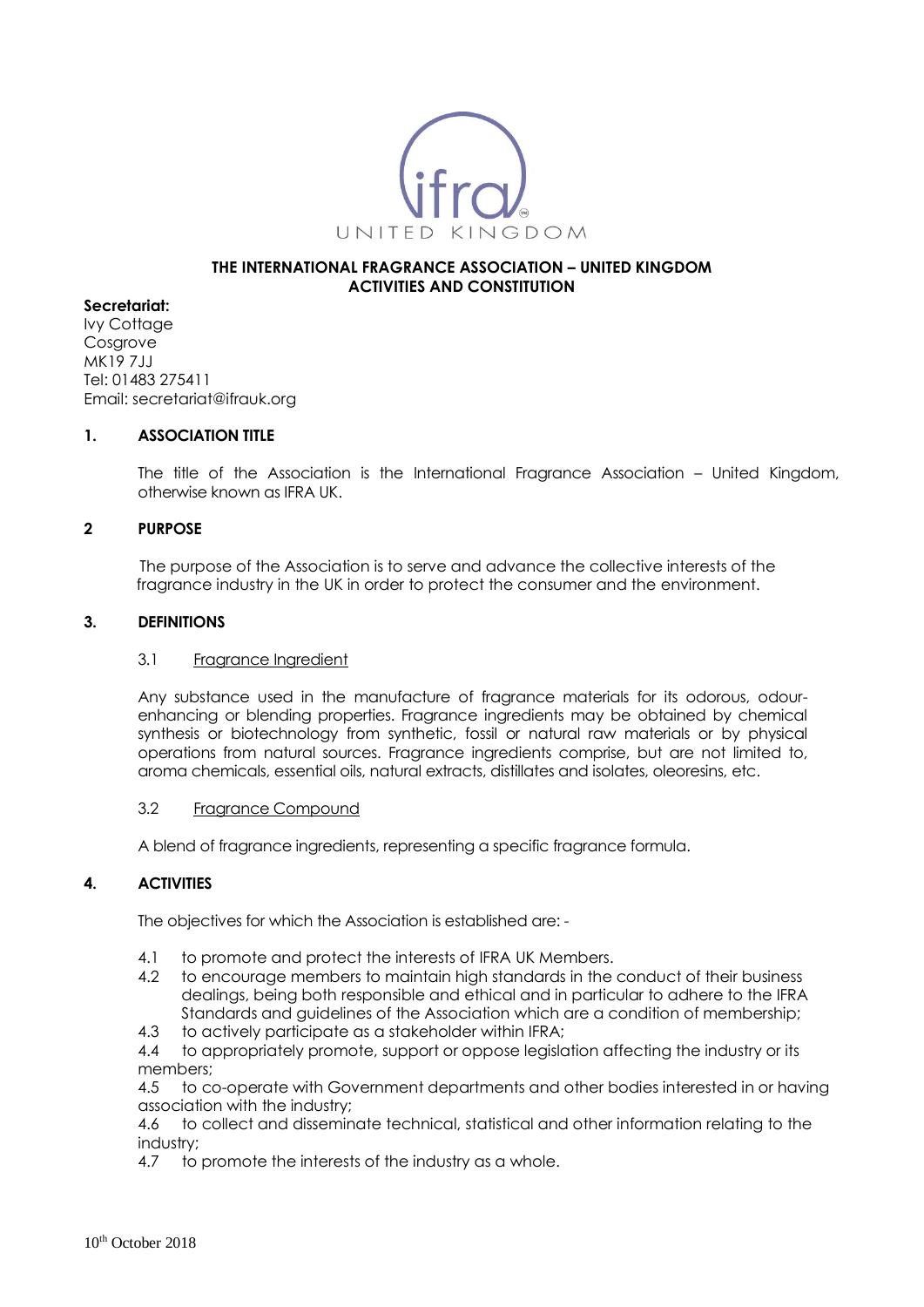## **5. MEMBERSHIP**

Membership of the Association is open to businesses in the United Kingdom and Eire in the following categories:

### 5.1 Membership Categories

### 5.1.1 Full Membership

Open to companies producing fragrance compounds or fragrance ingredients.

### 5.1.2 Associate Membership

Open to companies providing supporting services to Full Members, or to businesses active in the fragrance industry not covered by 5.1.1.

### 5.1.3 Consultant Membership

Open to individuals acting as consultants to companies fulfilling the criteria of 5.1.1 or 5.1.2.

## 5.2 Application, Suspension, Expulsion and Resignation from the Association

### 5.2.1 Application

Applications should be completed on the current application form and submitted to the Secretariat. Applications for Consultant Membership should be supported by a Full Member. Completed applications will be considered by the Executive Committee which will confirm the category of membership. Applicants are required to confirm that they will adhere to the IFRA Code of Practice and Standards. Membership commences on payment of the first subscription invoice, calculated pro-rata for the subscription year, as appropriate.

Any refusal by the IFRA UK Executive Committee to accept an application for IFRA UK Membership shall be duly communicated without delay to the applicant with a justification for the refusal. The applicant shall not be barred from reapplying at a later date. Upon receipt of the refusal, the applicant shall have the right to request a review of this decision by the Executive Committee.

## 5.2.2 Suspension

The Executive Committee may at any time suspend a Member from membership of the Association for reasons of non-compliance with this Constitution or the IFRA Code of Practice and Standards that are binding upon Members, pending consideration at a General Meeting, to be held with reasonable speed, of a motion removing that Member from membership. The member in question shall always have the right to present its defence prior to such action.

## 5.2.3 Expulsion

Any Member may be removed from membership by vote of the Association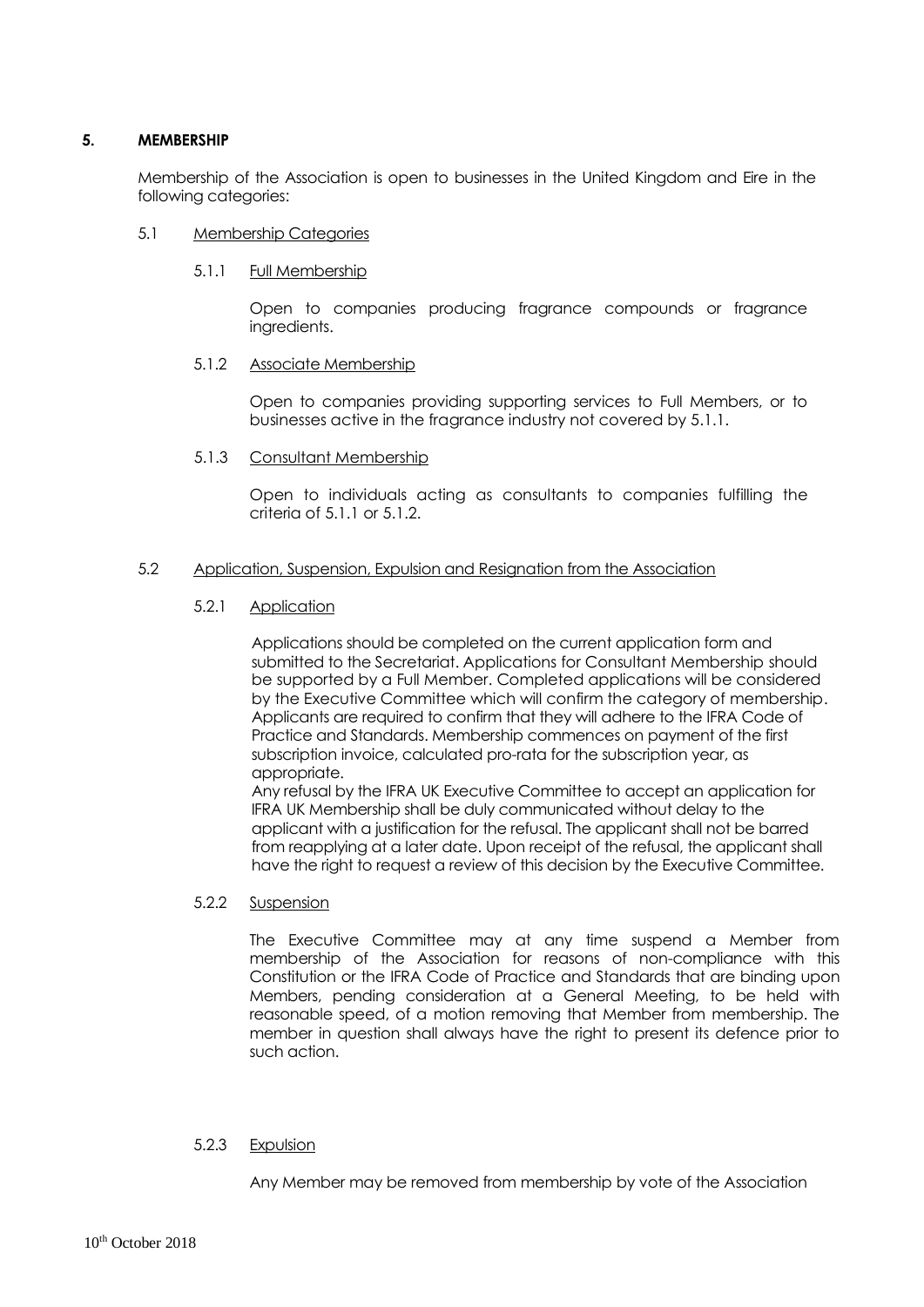in General Meeting, for reasons of non-compliance with this Constitution or the Code of Practice and Standards of IFRA that are binding upon Members. Such a Member shall not be entitled to any refund of any subscription paid. The reasons for an expulsion shall be stated and the member in question shall have the right to present its defence prior to the vote. Members have a right to appeal.

A member who leaves the Association by expulsion shall have no claim on the funds of the Association but shall remain liable for its subscription for the current calendar year.

# **5.2.4 Resignation**

**Resignations should be given in writing to the Secretariat by 30th September and will take effect at the end of the current calendar year. Resignations received after this date will take effect at the end of the following calendar year.** 

**A member who leaves the Association by resignation, or for any other reason shall have no claim on the funds of the Association but shall remain liable for its subscription until the resignation takes effect.**

## 5.2.5 Acquisition

Members who are subject to an acquisition who wish to withdraw from the Association must give their resignation to the Secretary in line with 5.2.4.

A member who leaves the Association by acquisition shall have no claim on the funds of the Association but shall remain liable for its subscription for the current calendar year.

## **6. FINANCE**

## 6.1 Funds

- The funds of the Association shall be applied solely to the promotion of the purpose and activities of the Association.
- The financial year of the Association is in line with the Calendar year, i.e.  $1<sup>st</sup>$  January to 31st December.

## 6.2 Subscriptions

- The subscription fees shall be based on objective criteria and membership category, with separate consideration for any Regular Member of IFRA which pay its fees directly to IFRA.
- The annual subscription for each category of membership will be determined by the Executive Committee in line with the budget set at the previous year's AGM.
- Full Member subscriptions are based on relevant turnover, as defined by the Executive Committee.
- Turnover declarations for the most recent financial year shall be supplied to the Secretariat, in confidence, by 30<sup>th</sup> September for calculation of the following year's subscription.
- In the absence of a turnover declaration, the subscription will be calculated on the declaration from the previous year, plus 10%.
- The payment term of invoices issued by the Association is 30 days.
- Non-payment of the subscription six months after the invoice date will result in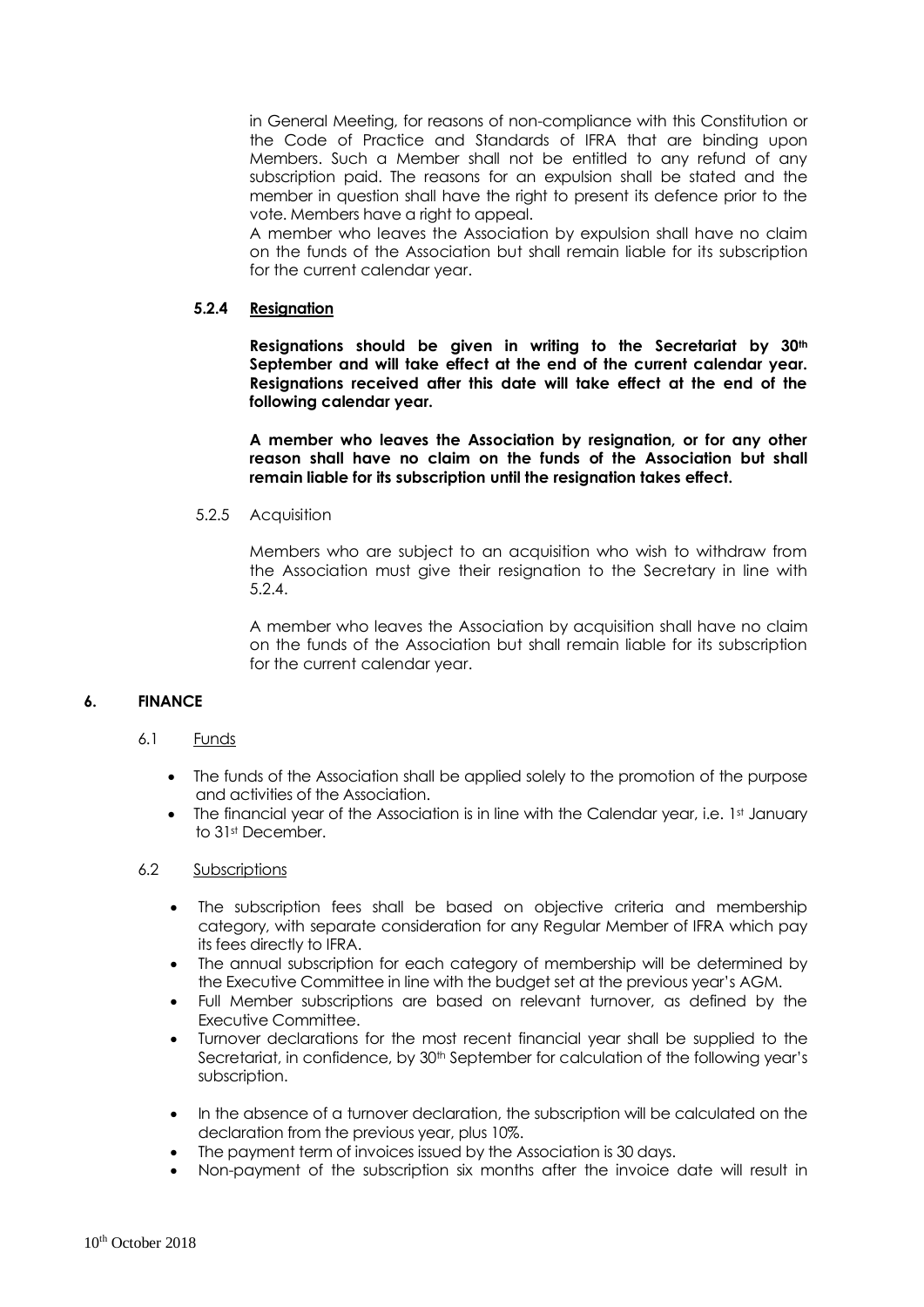suspension and subsequent expulsion as per article 5.2.2 and 5.2.3.

# 6.3 Accounts

• Accounts of all sums of money received or expended by the Assocation shall be kept by the Secretariat.

# **7. OFFICERS AND COMMITTEES**

## 7.1 Appointment of Secretariat

• The Secretariat of the Association shall be appointed by the Executive Committee.

## 7.2 Election of Executive Committee

- An Executive Committee, consisting of up to thirteen Full Company Members, shall be elected by the Association at its Annual General Meeting
- A company shall hold a place on the Executive Committee for a three-year term and shall be eligible for re-election at the end of the term. Companies elected to the Executive Committee are required to maintain an annual Executive meeting attendance rate of 50% either by the nominated representative or their deputy. Should a company be unable to maintain the required attendance rate during its term, the position will become vacant and available for election at the next AGM.
- Full Members may stand for election should they wish by notifying the Secretariat no later than one week before the AGM.
- Nominated representatives should be a director or partner, or a person holding senior administrative or executive status in the Member Company.
- The Executive Committee may co-opt a Full Member of the Association, or such other person(s) as they deem fit, to serve on the Committee or on Sub-Committee(s), but such co-opted Members shall have no voting power. Such coopted Committee members shall only hold office on the Executive Committee until the next Annual General Meeting.

## 7.3 Chairman of the Executive Committee

- The Chairman and Vice Chairman of the Association shall be elected from the Executive Committee representatives at the Annual General Meeting.
- The normal term of a Chairman and Vice Chairman is two years, however, he or she can be eligible for re-election.
- The Chairman, or in his absence, the Vice-Chairman, shall preside at all Meetings of the Executive Committee, but if neither is present the Committee shall elect a Chairman from among those present for that Meeting.

## 7.4 Role of the Executive Committee

- The Management of the Association shall be vested in the Executive Committee which shall have powers to conduct the affairs of the Association and to undertake all business other than that which this Constitution specifically require to be done by the Association in General Meetings.
- Decisions of the Executive Committee can be made during a physical meeting or via electronic communication. Any decisions made via electronic communication will be noted on the minutes of the subsequent physical meeting.
- Where a vote is required to agree on an issue, a majority is needed to pass the proposal. In the case of equality, the Chairman of the Meeting shall have an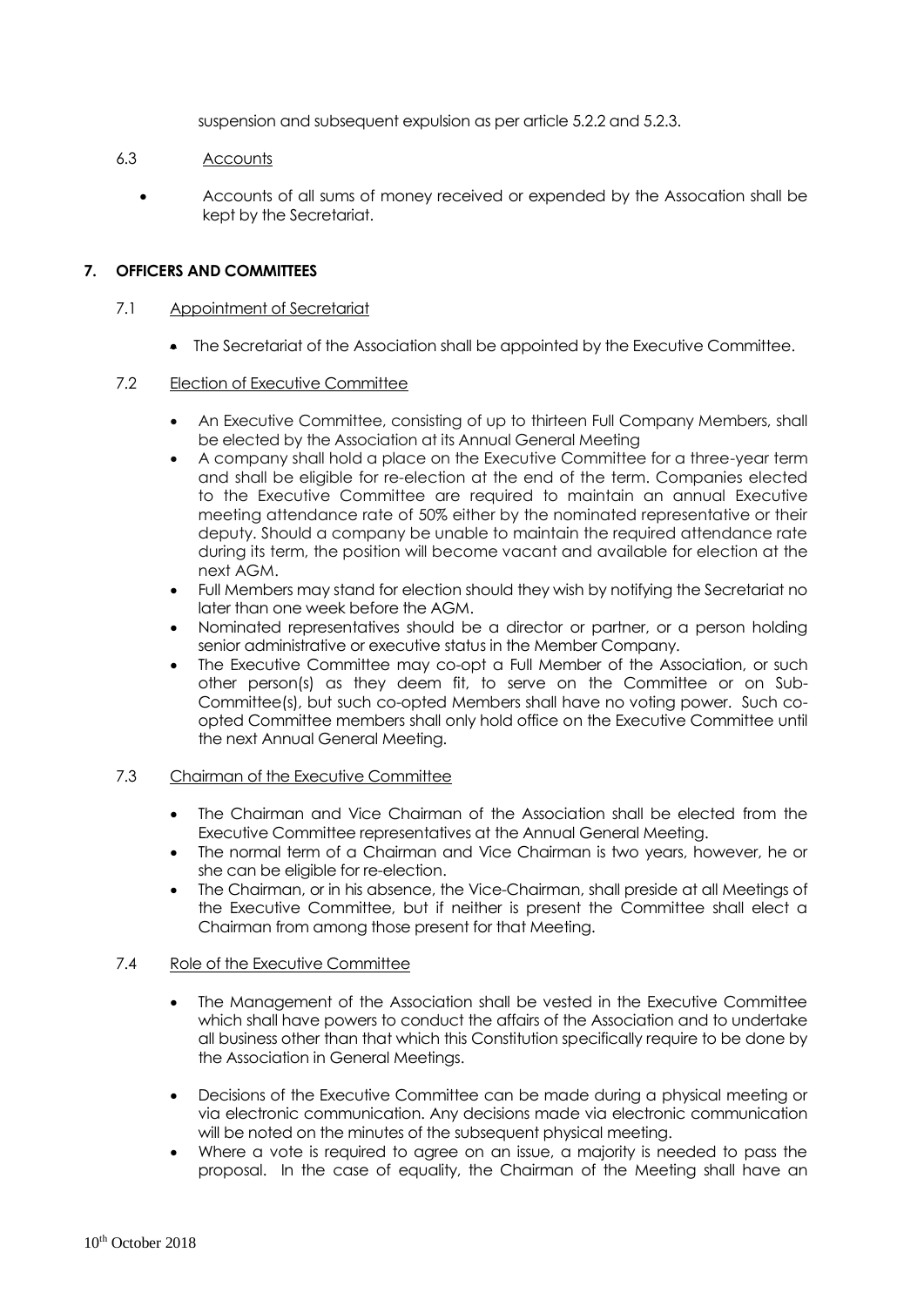original and a casting vote.

• A quorum of three is required at all Executive Committee Meetings.

## 7.5 Technical Advisory Committee (TAG)

- A selected group of experts, chaired by the Technical Chairman, will meet at least four times a year and act as an expert group for the IFRA UK Secretariat, providing advice on technical and legislative issues affecting the industry
- TAG members will also assist in updating the membership at large at information days.

### 7.6 Chairman of the Technical Advisory Committee

- The Chairman and Vice Chairman of the TAG shall be appointed from the TAG Membership by the Executive Committee.
- The normal term of the TAG Chairman and Vice Chairman is two years, however, he or she can be eligible for reappointment.

### 7.7 Appointment of Sub-Committees

• The Executive Committee shall have authority to appoint other Sub-Committees, Task Forces and Working Groups and to delegate to such groups such powers as it may think appropriate.

### **8 ANNUAL GENERAL MEETING**

## 8.1 Annual General Meeting

An Annual General Meeting of the Association shall be held each calendar year to:

- a) Elect a Chairman and Vice-Chairman of the Executive Committee
- b) Elect members to the Executive Committee
- c) Receive the Executive Committee's report upon the proceedings of the year
- d) Receive a statement of accounts for the prior year and set a budget for the following year.
- e) Approve any changes to this Constitution of Activities and Rules.

#### 8.2 Convening of General Meetings

- Seven days' notice of all General Meetings shall be given in writing to Members, stating the business to be considered. However, with the consent of all the Full Members, meetings may be convened by such notice and in such manner as the Members agree.
- Other General Meetings may be convened when needed by the Chairman, or be convened by a requisition signed by at least six Members, requesting that a General Meeting be held and stating the purpose for which the Meeting is requisitioned. This should be delivered to the Secretary.

## 8.3 Activities taken at General Meetings

- Urgent decisions may be taken via an Electronic Extraordinary General Meeting. Any decision made electronically will be minuted and distributed to the Membership.
- The Chairman, Vice Chairman or in their absence, the Director, shall preside at all